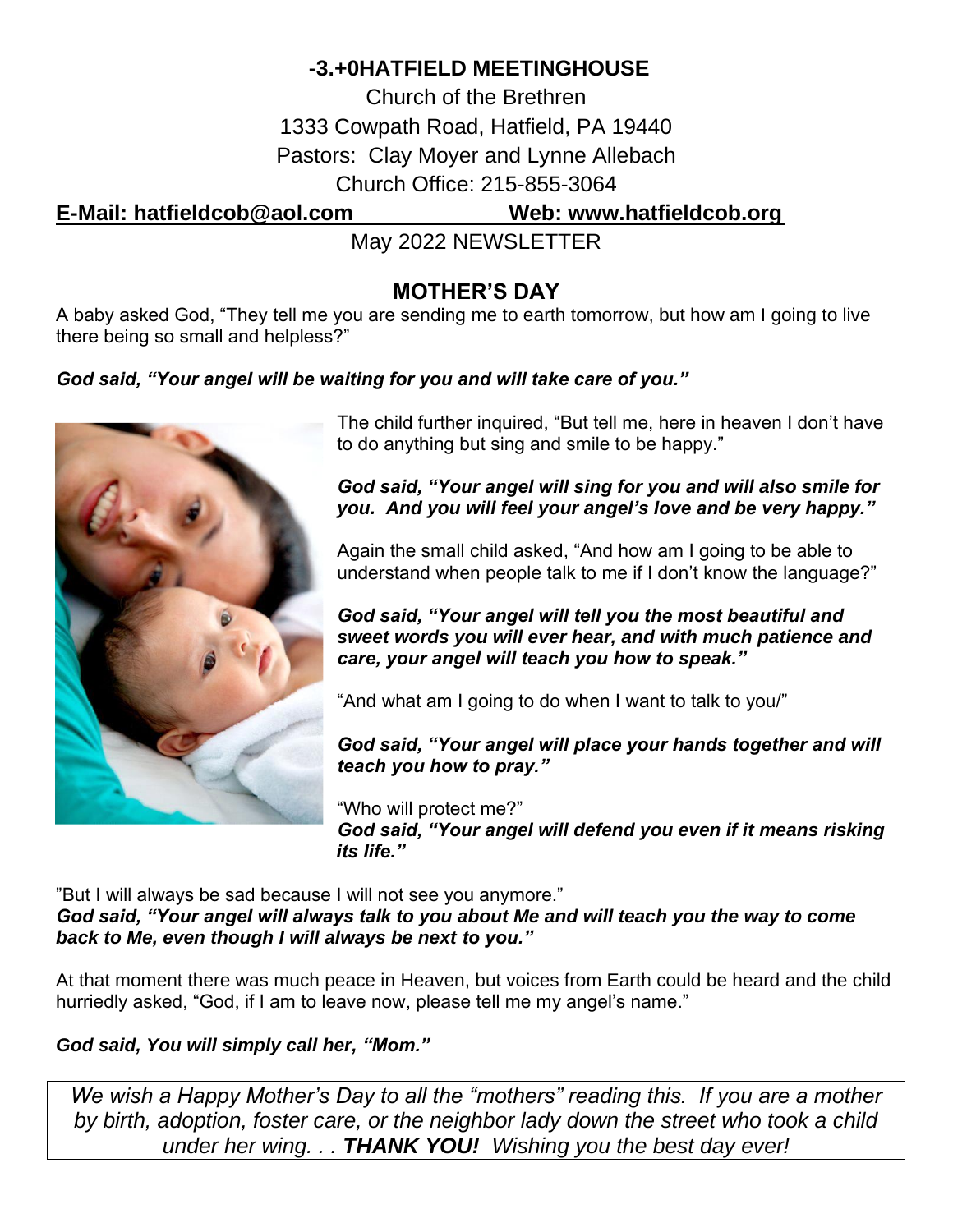## **OUR CHURCH IN ACTION**

## FOOD CUPBOARD NEWS . . . 2022



We have reported how since COVID epidemic began in March 2020, the families served at our Food Cupboard has gone from a monthly average of 75 families served to a current monthly average of 140 families. There are several reasons for the increase in families served, the most obvious being the COVID shutdown and loss of jobs. A second reason was the ending of the federal and state regulation requiring a family attend only once a month and allowing them to come on an as need basis.

Therefore, an obvious need was the ability to offer food for those additional families. Within weeks of the COVID shutdown, the Federal and State governments stepped up, not only increasing USDA food deliveries, but also providing additional monies to purchase food. Another huge help was the change made by Philabundance that allowed their member agencies (which we are one) to purchase food at no charge. No charge for the food and no charge for the delivery!

Prior to the COVID shutdown, our local Food Coalition consisting of Manna, Keystone, Shepherd Shelf, Emmanual, Pottstown, Horsham, MAHN, and Philabundance would meet once a month. However, with the COVID shutdown in March 2020, we have not met – until this past April 2022. We learned that not all food pantries had a monthly increase in family attendance. Most pantries suspended "choice" and went to some form of "bagging". Some of these pantries had a marked decrease in family monthly attendance while others maintained their average. We are so fortunate that we had the space to be able to meet the COVID standards and still provide "choice" for our families.

We also learned that some pantries will be going back to "pre-COVID" services and procedures. We have just limited our families to now attend only twice a month and plan to limit to once a month in the near future. However, we are not ready to reduce our hours back to pre-COVID hours.

Pastor Clay

## **WHAT MAKES A MOTHER A MOTHER?**

- **A mother is a protector, disciplinarian and friends.**
- **A mother is a selfless, loving human who sacrifices many of their wants and needs for the wants and needs of the children under their care.**
- **A mother works hard to make sure their child is equipped with the knowledge, skills and abilities to make it as a competent human being.**
- **Proverbs 1:8, 29:15. Scripture teaches mothers to point children toward Christ by praying for them, modeling faith and character, and training them in wisdom.**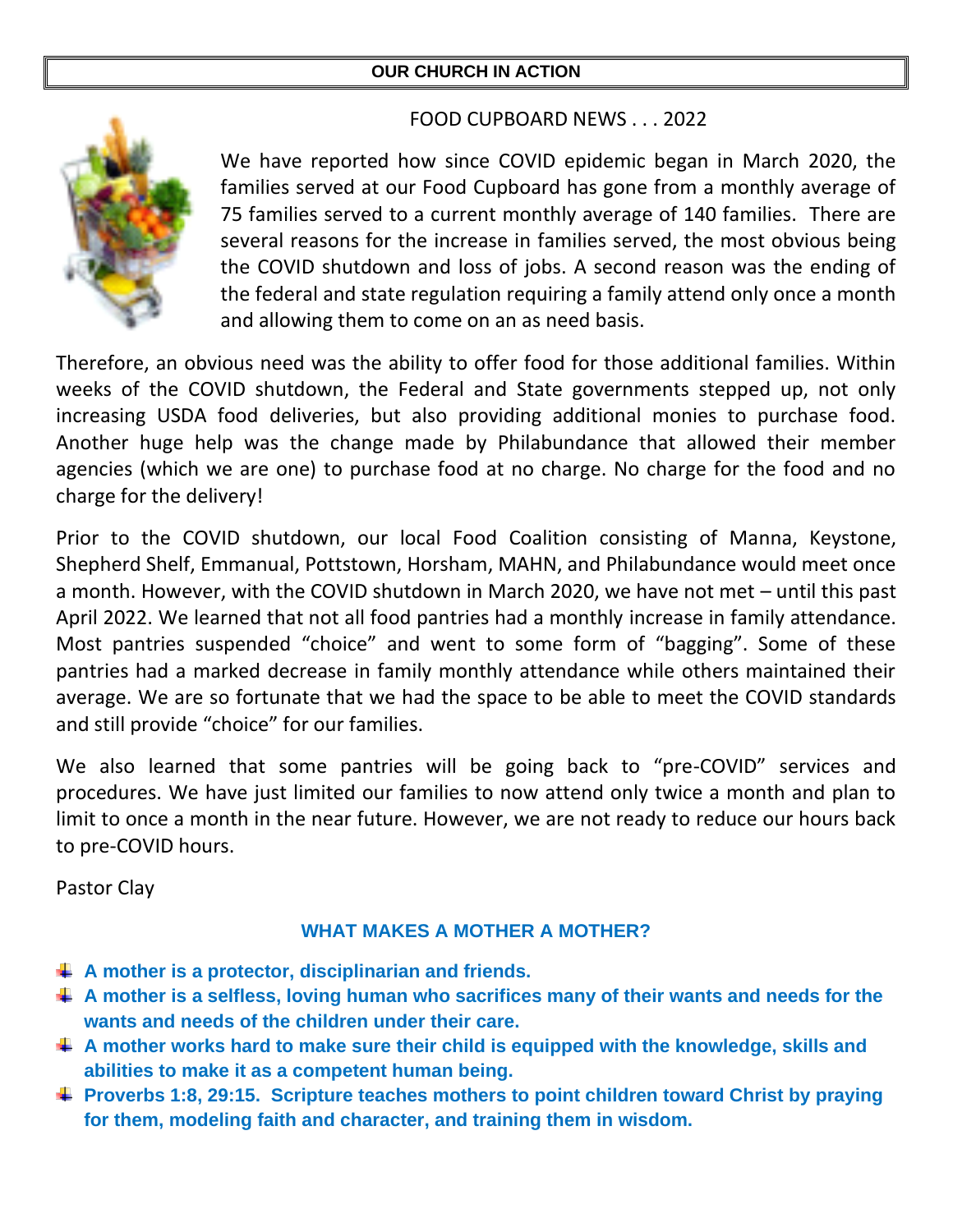#### **OUR CHURCH IN ACTION – Friendship House Day Care Center NEWS for May 2022**



## **Reminders, Notes, Tips**

- **Please make sure your child has a jacket to go outside. The weather is still cold some days. We will be going to the playground when it is dry. Please check the playground for afternoon pick up.**
- **Children are to wear closed toe shoes. If your child wears crocs, the strap is to be worn behind their heel. If your child falls while running in crocs, please have them wear sneakers to stay safe.**
- **Payment is to be made the Friday before, for the following week.**
- **Please bring in sunscreen and fill out a sunscreen form. (Form attached)**

## **Important Dates**

- **The first week of May is Teacher Appreciation week! Please feel free to show your appreciation for your child's teacher. I am so grateful for all the teachers and all the work they put in to help the children learn and grow!**
- Happy Mother's Day from all of us at Friendship House!
- **Friendship House:** 
	- o **Closed: Memorial Day May 30th**
	- o **Pajama day: Tuesday May 31st**



**If your child is going to kindergarten next September, we are planning on having graduation on Friday June 10th from 4:30PM-5PM. More information is to follow in the upcoming weeks. North Penn: Closed: May 3rd,17th, & 30th .** 

# **New Happenings**

## **Themes**

**1s and 2s: Week 1: Mother's Day/Flowers/Garden Week 2: Transportation Week 3: On the Farm Week 4: Colors**

**3s and 4s: Reduce, Reuse, Recycle**

## **Kindergarten Enrichment (Children going to kindergarten in the Fall)**

| Week 1:              |                                     |                         |
|----------------------|-------------------------------------|-------------------------|
| Letters: z           | Shape: hexagon<br>Color: black      | Sight Words: you, in    |
| Number: 8            |                                     |                         |
| <b>Week 2&amp;3:</b> |                                     |                         |
| Letters: q, y        | Shape: rhombus/diamond              | Sight Words: an, he, so |
| Number: 9            | Color: Gray                         |                         |
| <b>Week 4&amp;5:</b> |                                     |                         |
| Letters: $x$ , a     |                                     | Sight Words: do, up, no |
| Number: 10           | <b>Shape: cube<br/>Color:</b> White |                         |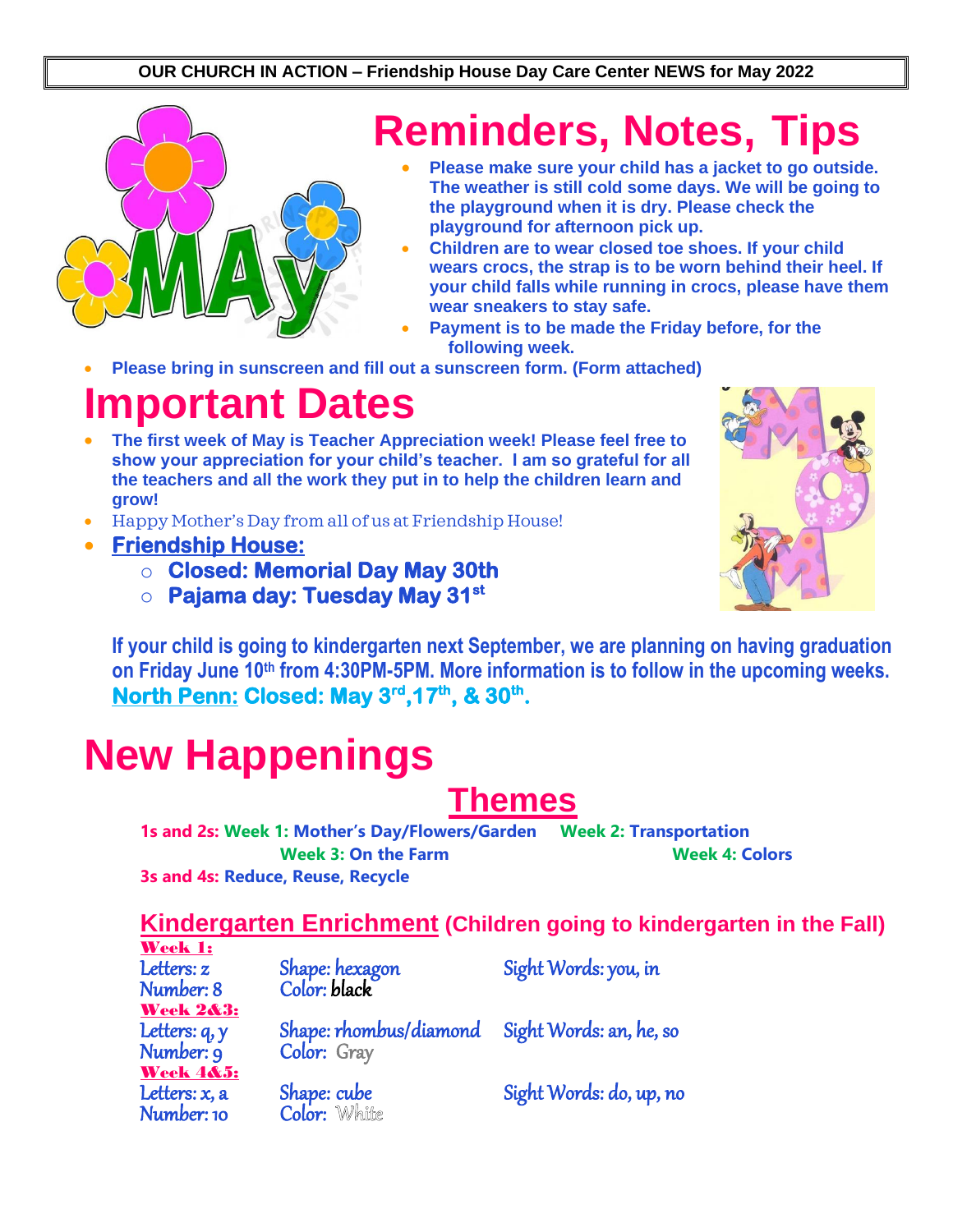## **FOCUS ON FOLKS!**



### **MAY BIRTHDAYS**

- **08 – Becky Rayno**
- **12 – Dan Sibley**
- **19 – Barb Kinsey**
- **20 – Maureen Sibley**
- **26 – Andrew Hanks**
- **31 – Makenna Hanks**

#### **MAY ANNIVERSARY**

18 – John & Carole Bruning 21 – Rev. Brandon & Katrina Hanks

**MESSENGER, the magazine of the Church of the Brethren.** It is time to renew or begin a new subscription for the *"Messenger"*.

Order forms will be in the May 1<sup>st</sup> bulletin and on the glass case in the Church foyer for your convenience. Please make your check payable to Hatfield COB and note "Messenger" in the subject line. Thank you.

**Renewal due: Sunday, June 5 th**

**STEWARDSHIP IN ACTION MAY 2022**

**Sunday Ministry Team** Don & Annette Hanks

**Greeters**

Don Hanks, Rob Hanks, Dan Sibley

### **Worship Leaders**

- 01 Carl Holbert
- 08 Connie Holbert
- 15 Annette Hanks
- 22 Robin McMahon
- 29 Carl Holbert

### **Accompanist**

Annamarie Dieterle

## **Message**

- 01 Pastor Lynne Allebach
- 08 Pastor Clay Moyer
- 15 Pastor Lynne Allebach
- 22 Pastor Clay Moyer
- 29 Pastor Lynne Allebach

## **Steward Counters**

Connie Holbert - Treasurer

**District-Wide 55+ Older Adult Spring Luncheon** on May 11<sup>th</sup>, Noon, Yoder's Restaurant, New Holland Pa. **Entertainment: Terry Gehman** – local musician with over 30 years of experience in all kinds of music. **Cost \$22. Deadline: May 4th . Reservations contact: 717 367-4730**

| <b>APRIL Stats 2022</b>     |         |            |  |  |
|-----------------------------|---------|------------|--|--|
|                             | Worship | Offering   |  |  |
| April 03:                   | 15      | \$386.00   |  |  |
| April 10:                   | 10      | \$2,760.00 |  |  |
| April 17:                   | 18      | \$1,021.00 |  |  |
| April 24:                   | 14      | \$1,560.00 |  |  |
| <b>April TOTAL:</b>         |         | \$5,727.00 |  |  |
| Monthly offering needed for |         |            |  |  |
| 2022 Budget: \$5,706.00     |         |            |  |  |
|                             |         |            |  |  |

 **GOD LOVES A CHEERFUL GIVER**